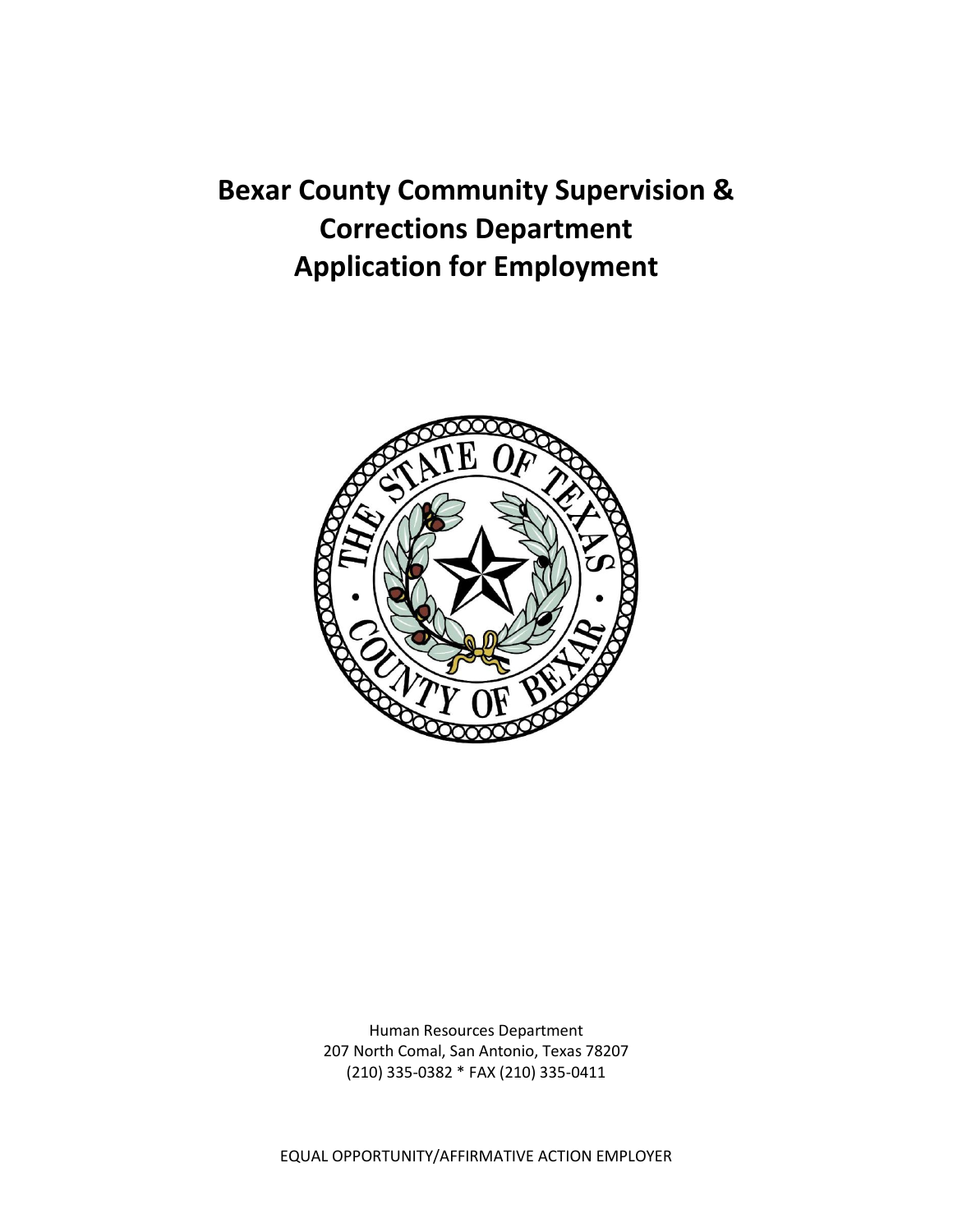## **APPLICATION FOR EMPLOYMENT**

| Last Name                                   |                                                                                                                                       | First Name                                                                                                            |                      | Middle Initial                    |
|---------------------------------------------|---------------------------------------------------------------------------------------------------------------------------------------|-----------------------------------------------------------------------------------------------------------------------|----------------------|-----------------------------------|
|                                             |                                                                                                                                       |                                                                                                                       |                      |                                   |
| <b>CURRENT ADDRESS:</b>                     | Street Address                                                                                                                        | City                                                                                                                  | State                | Zip Code                          |
|                                             |                                                                                                                                       | WORK PHONE:<br>Area Code                                                                                              |                      |                                   |
|                                             |                                                                                                                                       |                                                                                                                       |                      |                                   |
|                                             |                                                                                                                                       |                                                                                                                       |                      |                                   |
|                                             |                                                                                                                                       |                                                                                                                       |                      |                                   |
|                                             | ARE YOU CURRENTLY WORKING FOR BEXAR COUNTY OR A STATE AGENCY? $\quad \Box$ Yes $\ \Box$ No                                            |                                                                                                                       |                      |                                   |
|                                             |                                                                                                                                       |                                                                                                                       |                      |                                   |
| POSITION APPLYING FOR:                      |                                                                                                                                       |                                                                                                                       |                      |                                   |
|                                             | $\Box$ Supervision Officer $\Box$ Community Corrections Facility Monitor $\Box$ Security Monitor $\Box$ Support Services $\Box$ Other |                                                                                                                       |                      |                                   |
| <b>EDUCATION</b>                            |                                                                                                                                       |                                                                                                                       |                      |                                   |
|                                             | Highest grade completed: □ GED/High School Diploma                                                                                    | $\Box$ Associate's                                                                                                    | $\square$ Bachelor's | $\Box$ Master's PhD               |
|                                             |                                                                                                                                       |                                                                                                                       |                      |                                   |
| <b>High School:</b>                         |                                                                                                                                       |                                                                                                                       |                      |                                   |
| Name                                        |                                                                                                                                       | Address                                                                                                               |                      |                                   |
| Graduated: $\Box$ Yes $\Box$ No             |                                                                                                                                       |                                                                                                                       |                      |                                   |
| <b>College/Vocational/Technical School:</b> |                                                                                                                                       |                                                                                                                       |                      |                                   |
| Name                                        |                                                                                                                                       | Address                                                                                                               |                      |                                   |
|                                             |                                                                                                                                       |                                                                                                                       |                      |                                   |
|                                             |                                                                                                                                       |                                                                                                                       |                      |                                   |
| <b>JOB RELATED SKILLS</b>                   |                                                                                                                                       |                                                                                                                       |                      |                                   |
|                                             | Computer Typing: ______________ WPM - Length of time: ____________Years ____________ Months                                           |                                                                                                                       |                      |                                   |
| Data Entry:                                 |                                                                                                                                       |                                                                                                                       |                      |                                   |
| $10$ -Key:                                  |                                                                                                                                       |                                                                                                                       |                      |                                   |
|                                             |                                                                                                                                       |                                                                                                                       |                      |                                   |
|                                             |                                                                                                                                       |                                                                                                                       |                      |                                   |
|                                             |                                                                                                                                       |                                                                                                                       |                      |                                   |
| Other                                       |                                                                                                                                       |                                                                                                                       |                      |                                   |
|                                             |                                                                                                                                       |                                                                                                                       |                      |                                   |
|                                             | Length of time: __________________ Years _______________ Months                                                                       |                                                                                                                       |                      |                                   |
|                                             |                                                                                                                                       |                                                                                                                       |                      |                                   |
| Languages spoken other than English:        |                                                                                                                                       | <u> 1989 - Johann Harry Harry Harry Harry Harry Harry Harry Harry Harry Harry Harry Harry Harry Harry Harry Harry</u> |                      | Fluent $\square$ Yes $\square$ No |
|                                             |                                                                                                                                       |                                                                                                                       |                      | Fluent □ Yes □ No                 |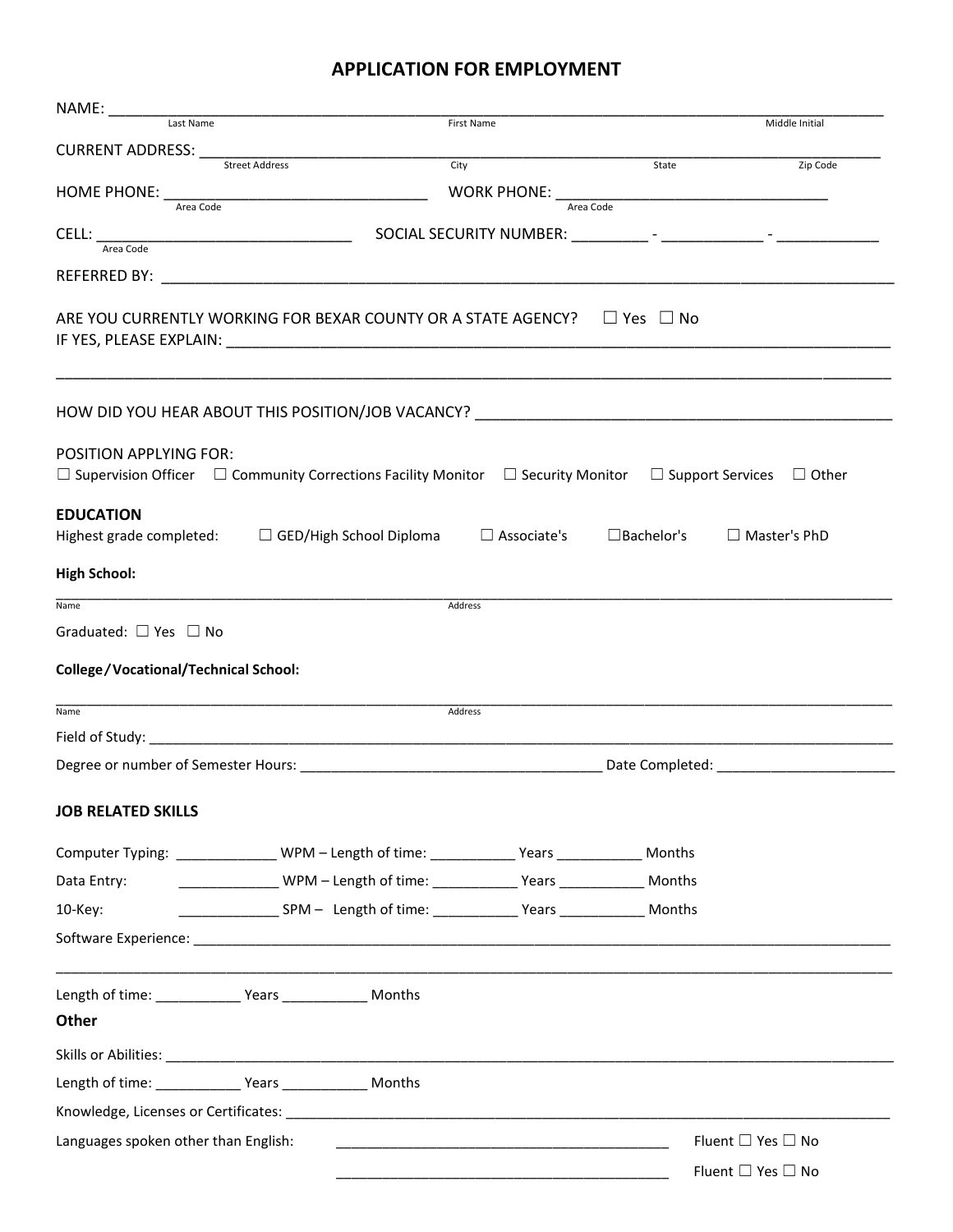## **MILITARY SERVICE**

| <b>BACKGROUND</b>                                                                                                       |       |          |              |                                                                                                                                                 |  |  |  |
|-------------------------------------------------------------------------------------------------------------------------|-------|----------|--------------|-------------------------------------------------------------------------------------------------------------------------------------------------|--|--|--|
|                                                                                                                         |       |          |              | Are you a citizen of the United States $\Box$ Yes $\Box$ No; If no, do you have a valid work permit? $\Box$ Yes $\Box$ No Permit #: ___________ |  |  |  |
|                                                                                                                         |       |          |              |                                                                                                                                                 |  |  |  |
|                                                                                                                         |       |          |              |                                                                                                                                                 |  |  |  |
|                                                                                                                         |       |          |              |                                                                                                                                                 |  |  |  |
|                                                                                                                         |       |          |              |                                                                                                                                                 |  |  |  |
|                                                                                                                         |       |          |              |                                                                                                                                                 |  |  |  |
| Have you ever been convicted of a felony or misdemeanor? $\Box$ Yes $\Box$ No; If yes please explain.                   |       |          |              |                                                                                                                                                 |  |  |  |
|                                                                                                                         |       |          |              |                                                                                                                                                 |  |  |  |
| Attach a list of all felony and misdemeanor convictions within the last 10 years                                        |       |          |              |                                                                                                                                                 |  |  |  |
| <b>DRIVER'S INFORMATION</b>                                                                                             |       |          |              |                                                                                                                                                 |  |  |  |
|                                                                                                                         |       |          |              |                                                                                                                                                 |  |  |  |
| Attach a list of the type and dates of all traffic violations within the last 5 years, excluding non-moving violations. |       |          |              |                                                                                                                                                 |  |  |  |
| OR INTERNSHIP SHOULD ALSO BE INCLUDED.                                                                                  |       |          |              | MADE TO CONTACT CURRENT AND PREVIOUS EMPLOYERS, CORRECT TELEPHONE NUMBERS ARE IMPORTANT. VOLUNTEER WORK                                         |  |  |  |
| City                                                                                                                    | State | Zip code | Phone Number |                                                                                                                                                 |  |  |  |
|                                                                                                                         |       |          |              |                                                                                                                                                 |  |  |  |
|                                                                                                                         |       |          |              |                                                                                                                                                 |  |  |  |
|                                                                                                                         |       |          |              |                                                                                                                                                 |  |  |  |
| If currently employed, may we contact your supervisor? $\Box$ Yes $\Box$ No                                             |       |          |              |                                                                                                                                                 |  |  |  |
|                                                                                                                         |       |          |              |                                                                                                                                                 |  |  |  |
| City                                                                                                                    | State | Zip code | Phone Number |                                                                                                                                                 |  |  |  |
|                                                                                                                         |       |          |              |                                                                                                                                                 |  |  |  |
|                                                                                                                         |       |          |              |                                                                                                                                                 |  |  |  |
|                                                                                                                         |       |          |              |                                                                                                                                                 |  |  |  |
| If currently employed, may we contact your supervisor? $\Box$ Yes $\Box$ No                                             |       |          |              |                                                                                                                                                 |  |  |  |
|                                                                                                                         |       |          |              |                                                                                                                                                 |  |  |  |

\_\_\_\_\_\_\_\_\_\_\_\_\_\_\_\_\_\_\_\_\_\_\_\_\_\_\_\_\_\_\_\_\_\_\_\_\_\_\_\_\_\_\_\_\_\_\_\_\_\_\_\_\_\_\_\_\_\_\_\_\_\_\_\_\_\_\_\_\_\_\_\_\_\_\_\_\_\_\_\_\_\_\_\_\_\_\_\_\_\_\_\_\_\_\_\_\_\_\_\_\_\_\_\_\_\_\_\_